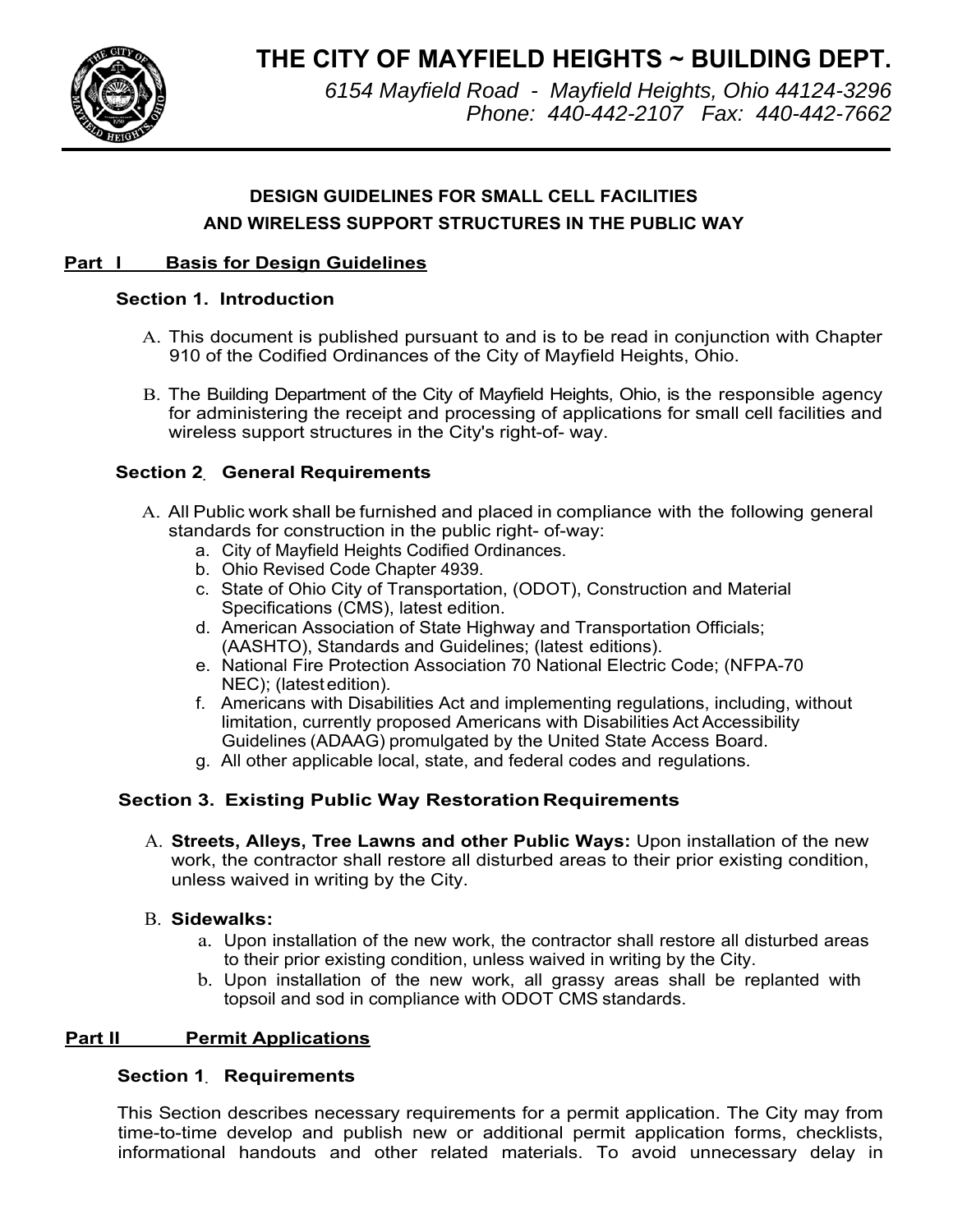application processing, applicants are strongly encouraged to contact the City before submittal to ensure that it has received and reviewed the most up-to-date requirements.

- A. **Application Fee.** The applicant must provide the applicable permit application fee in the amount currently required by the City and listed in its permit fee schedule.
- B. **RF Compliance Affidavit.** Applicants must submit a sworn affidavit prepared and signed by an RF engineer with knowledge about the proposed project that affirms the proposed project will be compliant with all applicable governmental regulations in connection with human exposure to radiofrequency emissions. The affidavit must include (1) all frequencies on which the equipment will operate; (2) how many channels will be used on each frequency; (3) the effective radiated power **("ERP")** output level in measured watts; and (4) the height above ground for the lowest point on the lowest transmitter. The required disclosures must be included for all transmitters on the support structure, which includes without limitation existing collocated antennas and antennas used for wireless backhaul (such as microwave dish antenna or U/E relay).
- C. **Regulatory Authorization.** To the extent that the applicant claims any regulatory authorization or other right to use the Public Way, the applicant must provide a true and correct copy of the certificate, license, notice to proceed or other regulatory authorization that supports the applicant's claim.
- D. **Owner's Authorization.** Applicants must submit evidence sufficient to show that either (1) the applicant owns the proposed support structure or
	- (2) the applicant has obtained the owner's authorization to file the application.
- E. **Site Plans and Structural Calculations.** The applicant must submit fully dimensioned site plans, elevation drawings and structural calculations prepared, sealed, stamped and signed by a Professional Engineer licensed and registered by the State of Ohio. Drawings must depict any existing small cell facilities and wireless support structures with all existing transmission equipment and other improvements, the proposed facility with all proposed transmission equipment and other improvements, and the legal boundaries of the leased or owned area surrounding the proposed facility and any associated access or utility easements.
	- a. **Photo Simulations.** For all applications other than a Type I application for a collocation or modification to an existing facility with no concealment, the applicant must provide photo simulations from at least two reasonable line-of-site locations in the vicinity of the proposed project site. Photo simulations must be included in the site plans on a separate sheet.
	- b. **Equipment Specifications.** For all equipment depicted on the plans, the applicant must include (1) the manufacturer's name and model number; (2) physical dimensions, including without limitation height, width, depth and weight with mounts and other necessary hardware; and (2) the ambient noise level generated from the equipment, if any.
- F. **Justification Statement.** For all Type II and Type III applications, the applicant must submit a written justification statement that includes (1) a short, plain statement to explain the applicant's technical objective and how the proposed facility will suit that technical objective; (2) color signal propagation maps with objective signal measurements in dBm (RSSI or RSRP), if the technical objective involves a gap in the applicant's service coverage; (3) forward data volume and average eligible scheduled user data for the affected macrosite, if the technical objective is to offload traffic from an existing facility; and (4) evidence that the applicant engaged in a reasonably diligent investigation as to whether any other potential locations would reasonably achieve the applicant's technical objective, including the physical address for each location and meaningful comparative analysis with the reasons why the applicant ruled out each alternative location. The City shall not require a justification statement when the applicant proposes a Type I application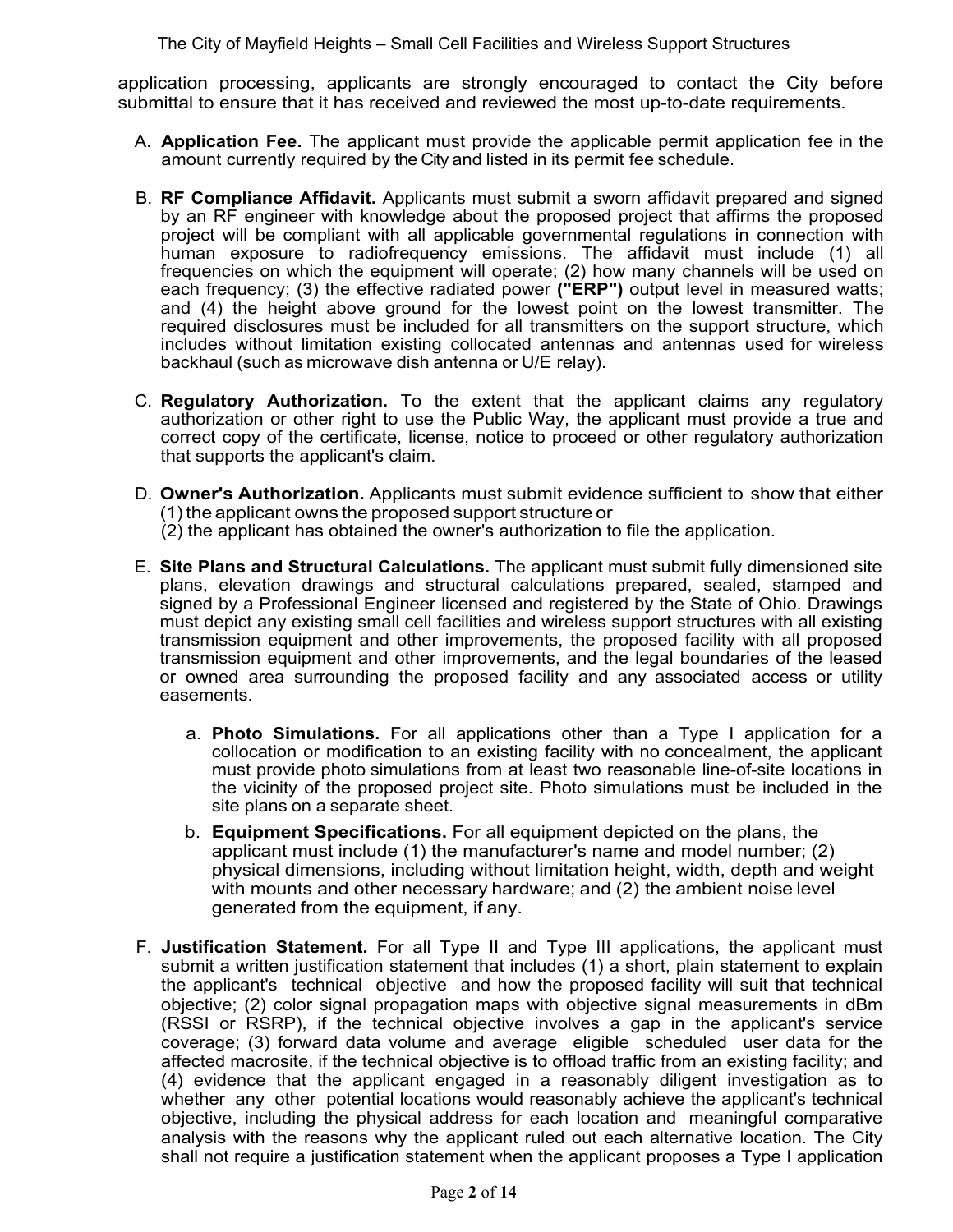or a standard configuration facility subject to minor review, as defined in these Guidelines.

- G. **Eligible Facilities Request Worksheet.** For all proposed installations, the applicant must submit a completed Eligible Facilities Request Application.
- H. **Deposit Necessary to Cover Cost of Consultant.** If the City determines the need to retain a consultant for services required herein, a deposit will be required to cover the City's estimated costs to retain the consultant. The estimate shall not be binding on the City and the City may require further deposits.

# **Section 2. Pre-Submittal Conference**

- A. **Purpose.** The City offers pre-submittal conferences to meet with potential applicants and discuss possible projects on a conceptual level. The conference is intended to identify the correct application type and content requirements for any given project, and also to create an informal forum in which applicants and the City can discuss any aesthetic, historic preservation or other concerns that should be addressed as soon as possible to avoid any unnecessary delays in the processing of an application and deployment of small cell facilities and wireless support structures in the City.
- B. **Appointment Required.** An appointment is required for all pre- submittal conferences. City staff may establish regular hours in which appointments are available. City staff will endeavor to provide applicants with an appointment within approximately five (5) business days after receipt of a written or email request. Each conference is generally limited to discussion of a single potential project, but applicants may request to discuss multiple projects provided that the additional time required does not prejudice other applicants' ability to obtain an appointment.
- C. **Optional Pre-Submittal Conferences.** Pre-submittal conferences are strongly encouraged but not required for (1) all Type I applications and (2) standard configuration facilities subject to minor review.
- D. **Mandatory Pre-Submittal Conferences.** Pre-submittal conferences are required for all projects subject to standard review, including without limitation all Type II applications and all Type III applications for a non-standard configuration facility.
- E. **Limited Waiver from Application Requirements.** The City may grant a limited, written waiver from the obligation to submit a justification statement and/or photo simulations when the City finds that strict compliance with the requirement would create an unnecessary or unreasonable burden. For example, the Building Department might waive the justification statement for a standard configuration facility in a location that requires standard review because the City finds that the specific proposed location for the facility raises no aesthetic concerns. The applicant's request for a waiver must describe the proposed site location and design with sufficient particularity to allow the City to ascertain whether a later-submitted application is the same proposal for which the waiver was granted.

# **Section 3. Application Submittal Procedures**

All applications must be submitted in person to the City with the applicable application fee to be considered duly filed. The City may establish regular hours in which applications may be submitted, but will generally receive applications on working days between 8:00 a.m. and 3:30 p.m. Applications submitted by any other means, including without limitation by mail, electronic mail or facsimile, or outside the established submittal times, if any, will not be considered duly filed.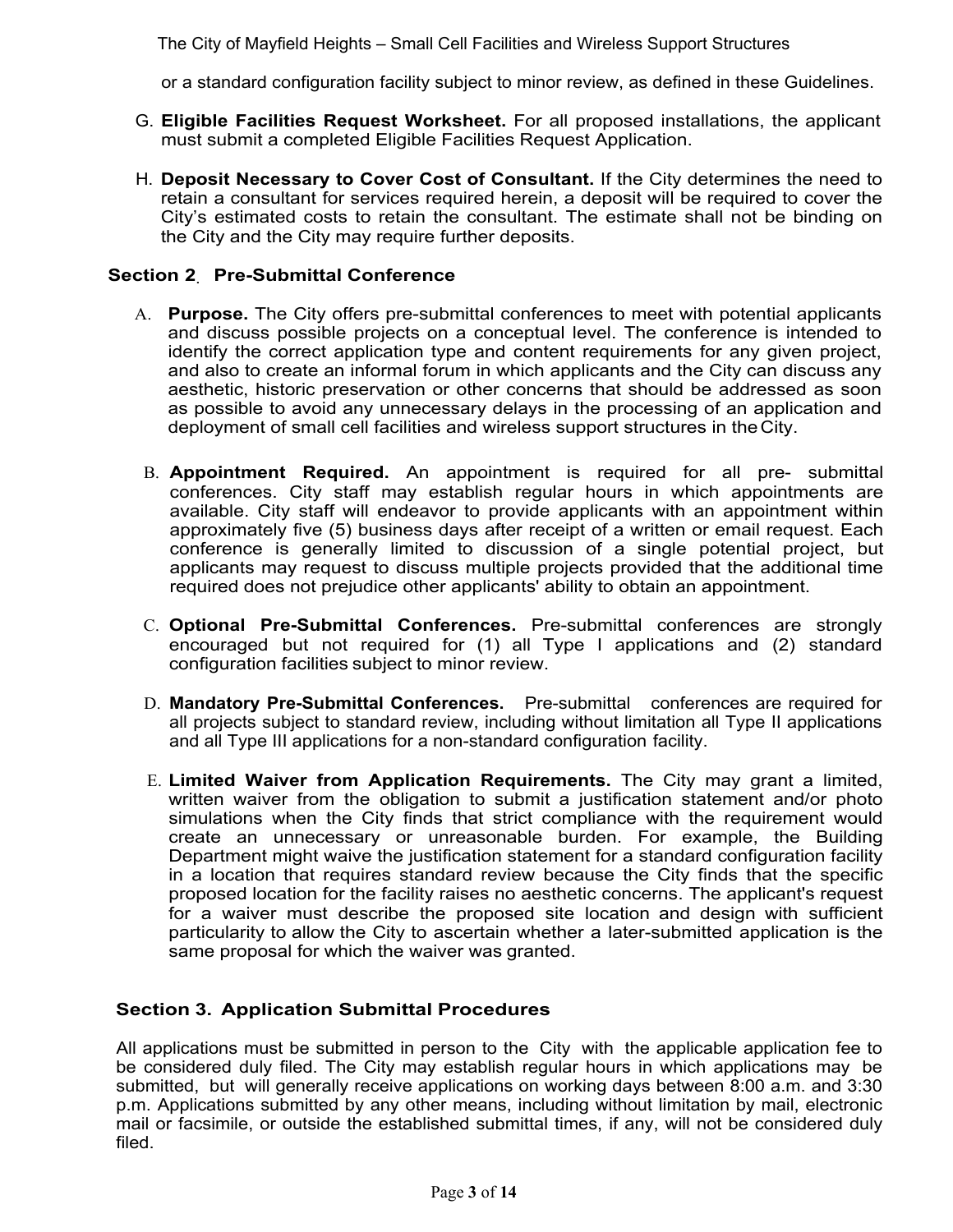#### **Part III General Standards for all Modifications**

- A. Facilities, which for purposes of these Design Guidelines are defined as small cell facilities, accessory equipment and wireless support structures, shall not be installed unless the Facilities are compliant with these Design Guidelines, Chapter 910 of the Codified Ordinances and any Application requirements, and all applicable local, state, and federal laws.
- B. Facilities Operator, which for purposes of these Design Guidelines is defined as the person or entity responsible for the installation, operation, maintenance, replacement and modification of Facilities, shall not construct, maintain, modify, operate, or replace any Facilities not clearly depicted in an Application for a Small Cell Use Permit.
- C. All work shall be performed in a professional manner consistent with the highest standards of workmanship.
- D. Facilities shall be maintained in good and safe condition and in a manner that complies with all applicable federal, state and local requirements.
- E. Facilities shall not be installed in any location that causes any interference with the City's public safety radio system, traffic and emergency signal light system or other City safety communications systems or system components.
- F. The City may propose an alternative location for proposed Facilities up to one hundred (100) feet from the proposed location, or within a distance that is equivalent to the width of the Public Way, whichever is greater. The Facilities Operator shall utilize the alternative location unless the Facilities Operator shows that the alternative location is not technically feasible.
- G. Facilities shall not interfere with existing or planned street trees.
- H. Signage shall be mounted on all new Facilities providing the Facilities Operator's name, an emergency contact phone number, an informational contact number, and all other information required by law. Unless otherwise prohibited by law, signage shall be discreet in color and shall match the Facilities and surrounding area, and the font size used on the sign shall be no smaller than 9 point font and no larger than 14 point font.
- I. Unless otherwise required by law, all manufacturer stickers and decals shall be removed from Facilities.
- J. Facilities shall be camouflaged using existing land forms, vegetation and structures to screen the Facilities from view, and to blend in with the surrounding built and natural environment.
- K. The City may require the Facilities Operator to incorporate additional concealment elements before approving an Application. Concealment elements may include, but shall not be limited to, fencing, public art, strategic placement, and placement within existing or replacement street furniture.
- L. Facilities shall not have any flashing lights, sirens or regular noise other than a cooling fan that may run intermittently.
- M. All hardware, including antenna mounting brackets and hardware, antenna mounting posts, cables, shrouds and other mounted equipment shall be painted in a color designated by the City, and the color shall match the Facilities. The City may require the Facilities Operator use a different, non-matching color on a case-by-case basis when the City determines a non-matching color would better fulfil the purposes of these Design Guidelines.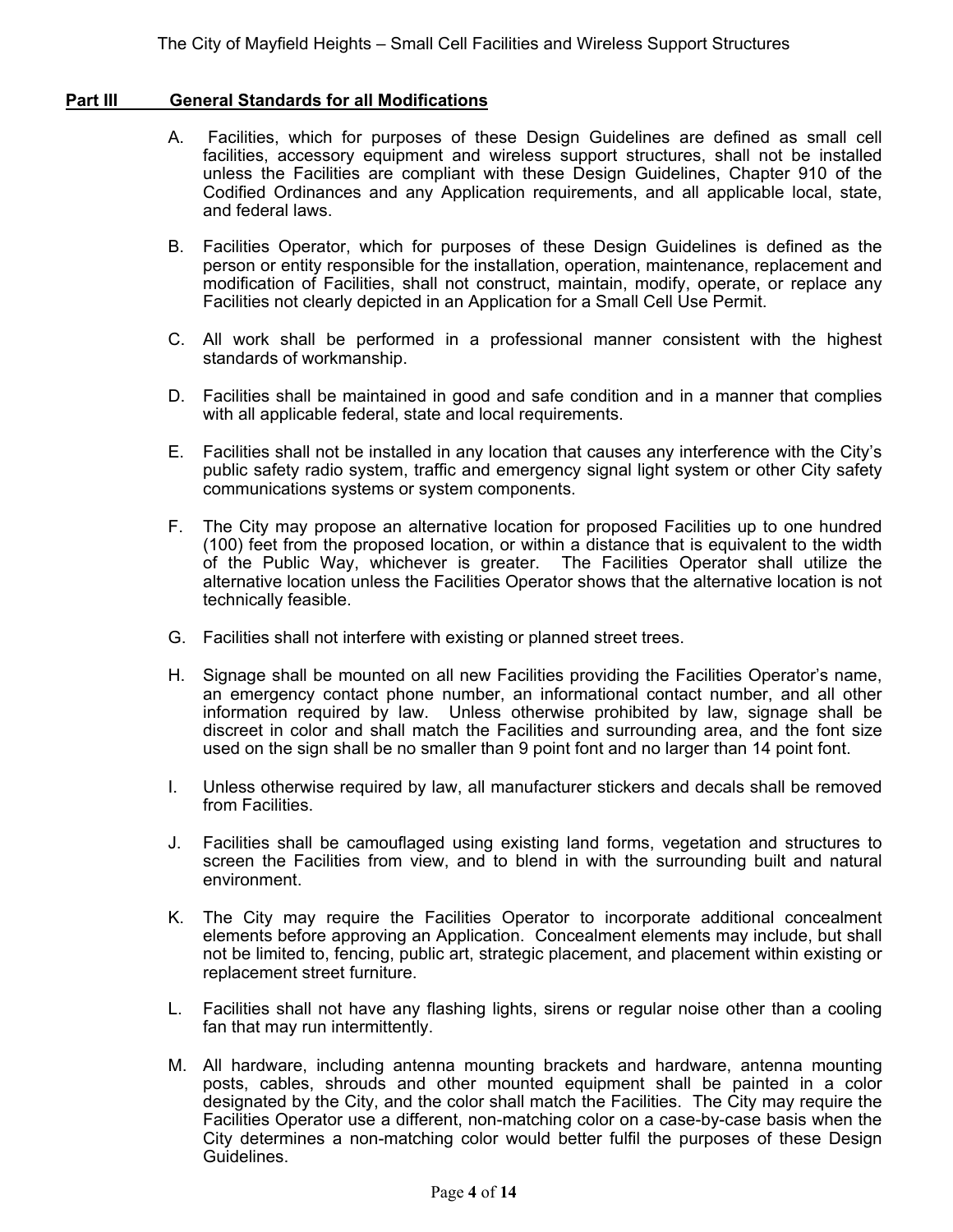- N. A Facilities Operator shall remove or paint over any graffiti on the Facilities at Facility Operator's sole expense as soon as practicable, but no later than thirty (30) days from the date the Facilities Operator receives notice of the graffiti.
- O. In all locations the City reserves the right to require a metal tower rather than a wood tower based on the as-built and/or natural environment character of the proposed site location. Wood towers should not be permitted in the following areas:
	- (1) Areas zoned as U-4, U-4-A,U-4-B, U-7 and U-8, or
	- (2) Areas where plans call for underground utilities or not using wood pole.
- P. Facilities should be located, sited and erected in accordance with the following priorities, 1 being the highest priority and 7 being the lowest priority:
	- (1) On existing towers, monopoles, buildings or structures on City-owned property, if allowed.
	- (2) On existing towers, monopoles or other structures on other property in the City.
	- (3) A new concealment/stealth wireless support structure on City-owned property.
	- (4) A new wireless support structure on City-owned property.
	- (5) A new concealment/stealth wireless support structure on property in any district.
	- (6) A new wireless support structure on property in the Retail/Business District.
	- (7) A new wireless support structure on property in the Residential Districts.
- Q. The City reserves the right to require a pre-construction meeting at any time in its sole discretion.

### **Part IV Minor Modifications (Type I Applications)**

#### **Section 1. General Standards**

Minor modifications are additions or changes to previously approved facilities by the City. Federal regulations provide specific definitions and criteria for approval or denial. The provisions in this Part III are intended to assist applicants and the City to determine whether an application qualifies for approval as a minor modification.

#### **Section 2. Definitions.**

The definitions in Section 910.02 of the Codified Ordinances shall apply to Type I applications for a minor modification.

### **Section 3. Approvals and Denials.**

- A. **Criteria for Approval.** The City may approve or conditionally approve a Type I application for a minor modification when it finds that the proposed project:
	- a. involves collocation, removal or replacement of transmission equipment on an existing wireless tower or base station; and
	- b. does not substantially change the physical dimensions of the existing wireless tower or base station.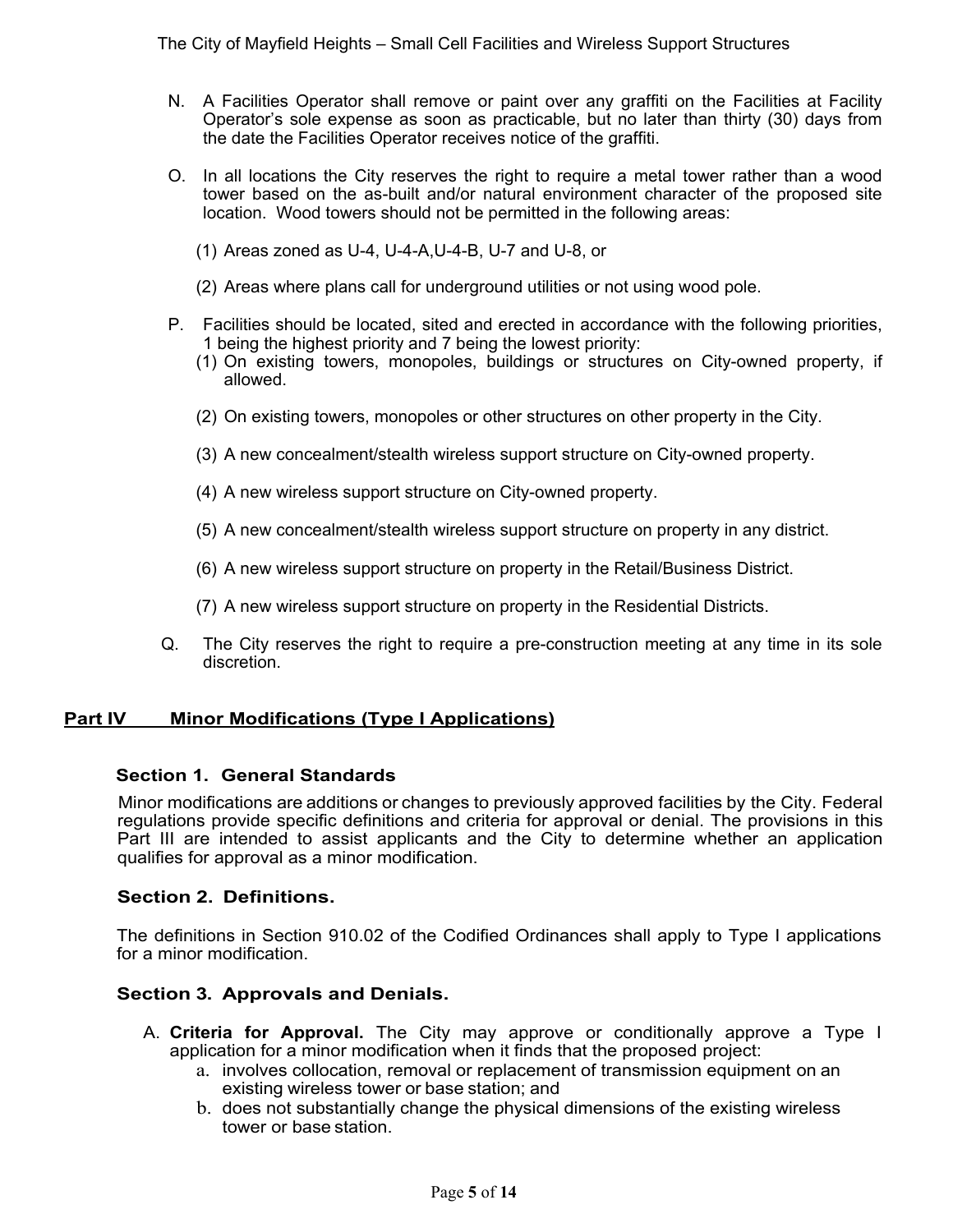- B. **Criteria for Denial.** Notwithstanding any other provisions in these Guidelines, and consistent with all applicable federal laws and regulations, the City may deny a Type I application for a minor modification when it finds that the proposed project:
	- a. does not satisfy the criteria for approval;
	- b. violates any legally enforceable standard or permit condition reasonably related to public health and safety; or
	- c. involves the replacement of the entire support structure.
- C. **Written Decision.** Within five (5) working days after the City renders a decision, the City shall send written notice to the applicant. In the event that the City determines that a Type I application does not qualify for approval, the City will send written notice to the applicant that includes the reasons to support the City's decision.

# **Part V Major Modifications and New Facilities (Type II and Type III Applications)**

# **Section 1. General Standards**

The City desires to promote cleanly organized and streamlined facilities using the smallest and least intrusive means available to provide wireless services to the community. All small cell facilities and wireless support structures in the Public Way must comply with all applicable provisions in this section. In the event that any other law, regulation or code requires any more restrictive structural design and/or construction requirements, the most restrictive requirement will control.

- A. **Collocation.** The City desires and encourages collocations between two separate wireless service providers on the same support structure whenever feasible and safe.
- B. **Antennas.** The antenna(s) associated with the first installation must be top-mounted and concealed within a radome that also conceals the cable connections, antenna mount and other hardware. The City may approve a side-mounted antenna with the initial installation if, in the City's discretion, the side-mounted antenna would be more appropriate given the as-built environment, the neighborhood character and the overall site appearance, and would promote the purposes in these Guidelines. GPS antennas must be placed within the radome or directly above the radome not to exceed six inches.
- C. **Pole-Mounted Equipment Cages.** When pole-mounted equipment is either permitted or required, all equipment other than the antenna(s), electric meter and disconnect switch must be concealed within an equipment cage not to exceed 21 cubic feet in total volume.

Equipment cages may not extend more than 10 inches beyond the pole centerline on either side. The equipment cage must be non-reflective and painted, wrapped or otherwise colored to match the existing pole. The City prefers and strongly encourages equipment cages to be mounted flush to the pole. All pole-mounted equipment must be installed as flush to the pole as possible. Any standoff mount for the equipment cage may not exceed 4 inches and the must include metal flaps (or "wings") to conceal the space between the cage and the pole.

D. **Undergrounded Equipment Vaults.** The City generally permits pole-mounted equipment in self-contained cages, but for applications subject to standard review, the City may require placement of the equipment in an environmentally controlled underground vault.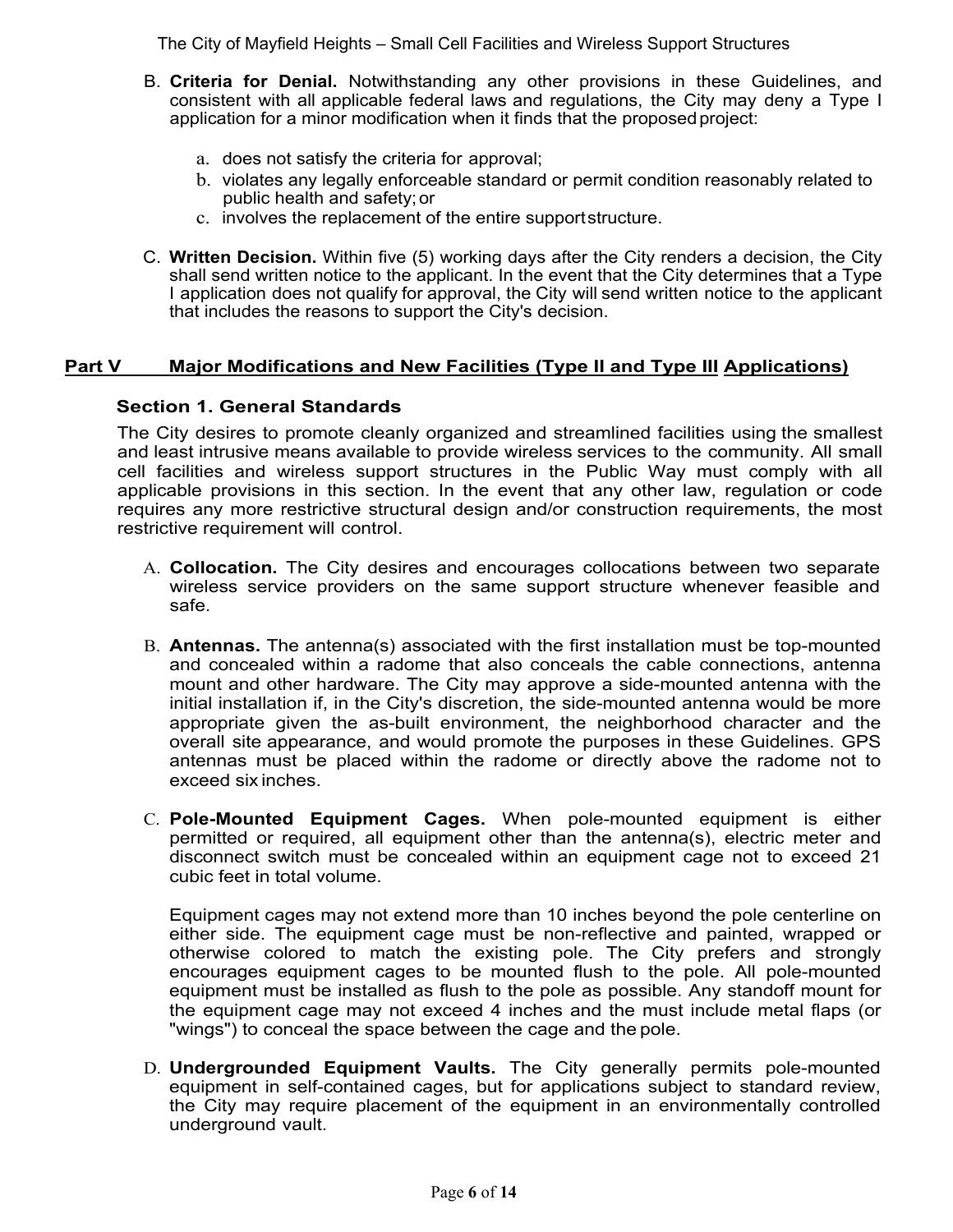- E. **Ground-Mounted Equipment.** The City will not approve any new ground-mounted equipment unless the applicant (1) proposes the ground-mounted equipment in connection with a tapered metal pole, and (2) shows clear and convincing evidence that the equipment cannot be feasibly installed as a pole-mounted installation, in an environmentally controlled underground vault, or within an existing street feature (such as a bus stop shelter) for a valid technical reason. Increased costs alone shall be presumed to be insufficient. Ground-mounted equipment shall not be permitted in connection with a wood pole. In the event that the City approves ground-mounted equipment, the applicant must conform to the following requirements:
	- a. **Self-Contained Cabinet or Shroud.** The equipment shroud or cabinet must contain all the equipment associated with the facility other than the antenna. All cables and conduits associated with the equipment must be concealed from view, routed directly through the tapered metal pole and undergrounded between the pole and the ground-mounted cabinet.
	- b. **Concealment.** The City may require the applicant to incorporate concealment elements into the proposed design. Concealment may include, but shall not be limited to, public art displayed on the cabinet, strategic placement in less obtrusive locations and/or placement within existing or replacement street furniture.
	- c. **Ambient Noise Suppression.** The City may require the applicant to incorporate ambient noise suppression measures and/or require the applicant to place the equipment in locations less likely to impact adjacent residences or businesses to ensure compliance with all applicable noise regulations.
- F. **Utility Lines.** Service lines must be undergrounded whenever feasible to avoid additional overhead lines. For metal poles, undergrounded cables and wires must transition directly into the pole base without any external junction box.
- G. **Electric Meter.** Multiple operators on a shared pole shall share a single electric meter. Site operators shall use the smallest and least intrusive electric meter available. The City strongly encourages site operators to use flat-rate electric service when it would eliminate the need for a meter. Whenever permitted by the electric service provider, the electric meter should be painted to match the pole.
- H. **Telephone/Fiber Optic Utilities.** Cabinets for telephone and/or fiber optic utilities may not extend more than 10 inches beyond the pole centerline on either side, and must be painted, wrapped or otherwise colored to match the pole. Microwave or other wireless backhaul 1s discouraged when it would involve a separate and unconcealed antenna.
- I. **Spools and Coils.** To reduce clutter and deter vandalism, excess fiber optic or coaxial cables shall not be spooled, coiled or otherwise stored on the pole except within the approved enclosure such as a cage or cabinet.
- J. **Underground Conduit.** All underground conduit placed behind the curb face and underneath the sidewalk must be SCH 40 PVC encased in concrete. All underground conduit must be SCH 40 PVC encased in rigid metal material when placed: (1) underneath driveway aprons, (2) within tree wells or (3) in front of the curb face and beneath the street.
- K. **Above-Ground Conduit.** On wood poles, all above-ground wires, cables and connections shall be encased in the smallest section or smallest diameter PVC channel, conduit, uguard, or shroud feasible, with a maximum dimension of 4" diameter, and painted to match the pole.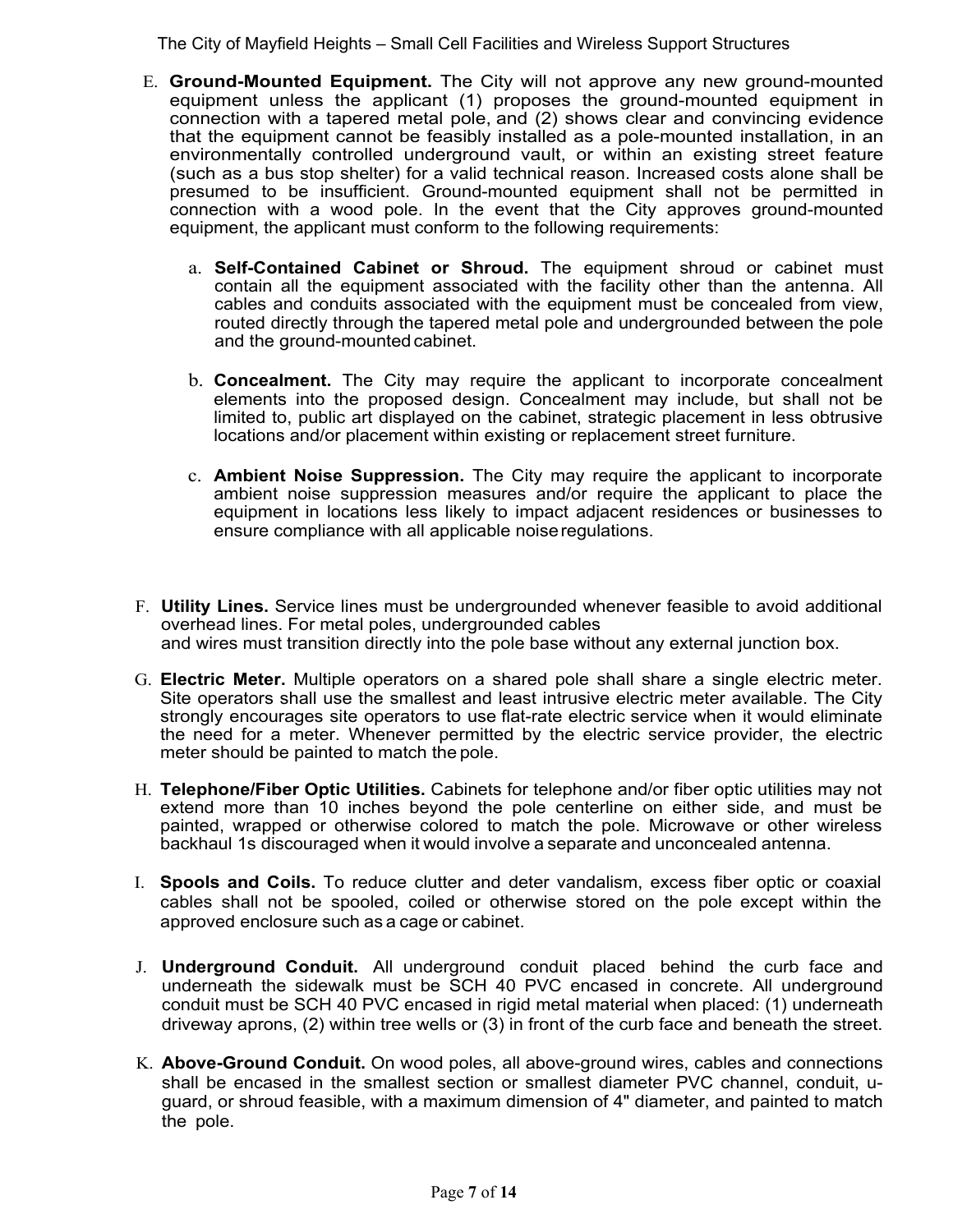- L. **Ground Rods.** All ground rods shall be 1 inch in diameter and 10 feet in length made from copper-clad steel (high strength) as required in ASTM A:325.
- M. **Lights.** Unless otherwise required for compliance with FAA or FCC regulations, the facility shall not include any permanently installed lights. Any lights associated with the electronic equipment shall be appropriately shielded from public view. The provisions in this subsection shall not be interpreted to prohibit installations on streetlights or the installation of luminaires on new poles when required by the City.
- N. **Generally Applicable Health and Safety Regulations.** All facilities shall be designed, constructed, operated and maintained in compliance with all generally applicable health and safety regulations, including without limitation all applicable regulations for human exposure to RF emissions.

# **Section 2. Definitions.**

The definitions in Section 910.02 of the Codified Ordinances shall apply to Type II and Type III applications for major modifications.

# **Section 3. Approvals and Denials.**

- A. **Criteria for Approval.** The City may approve or conditionally approve a Type II or Type III application for major modifications when it finds that the proposed project:
	- a. involves collocation, removal or replacement of transmission equipment on an existing wireless tower or base station; and
	- b. does not substantially change the physical dimensions of the existing wireless tower or base station.
- B. **Criteria for Denial.** Notwithstanding any other provisions in these Guidelines, and consistent with all applicable federal laws and regulations, the City may deny a Type II or Type III application for major modifications when it finds that the proposed project:
	- a. does not satisfy the criteria for approval;
	- b. violates any legally enforceable standard or permit condition reasonably related to public health and safety; or
	- c. involves the replacement of the entire support structure.
- C. **Written Decision.** Within five (5) working days after the City renders a decision, the City shall send written notice to the applicant. In the event that the City determines that a Type II or Type III application does not qualify for approval, the City will send written notice to the applicant that includes the reasons to support the City's decision.

### **Section 4. General Location Criteria**

- A. **Collocation Preference.** Whenever an applicant proposes to place a new wireless facility within 300 feet from an existing wireless facility, whether on a new pole or an existing potential support structure, the applicant must either collocate with the existing facility or demonstrate with clear and convincing evidence that a collocation is either not technically feasible or space on the existing facility is not potentially available.
- B. **General Limitation on New Poles.** The City strongly discourages more than one (1) wireless facility on a new pole per block and will not approve more than one per block on each side of the street.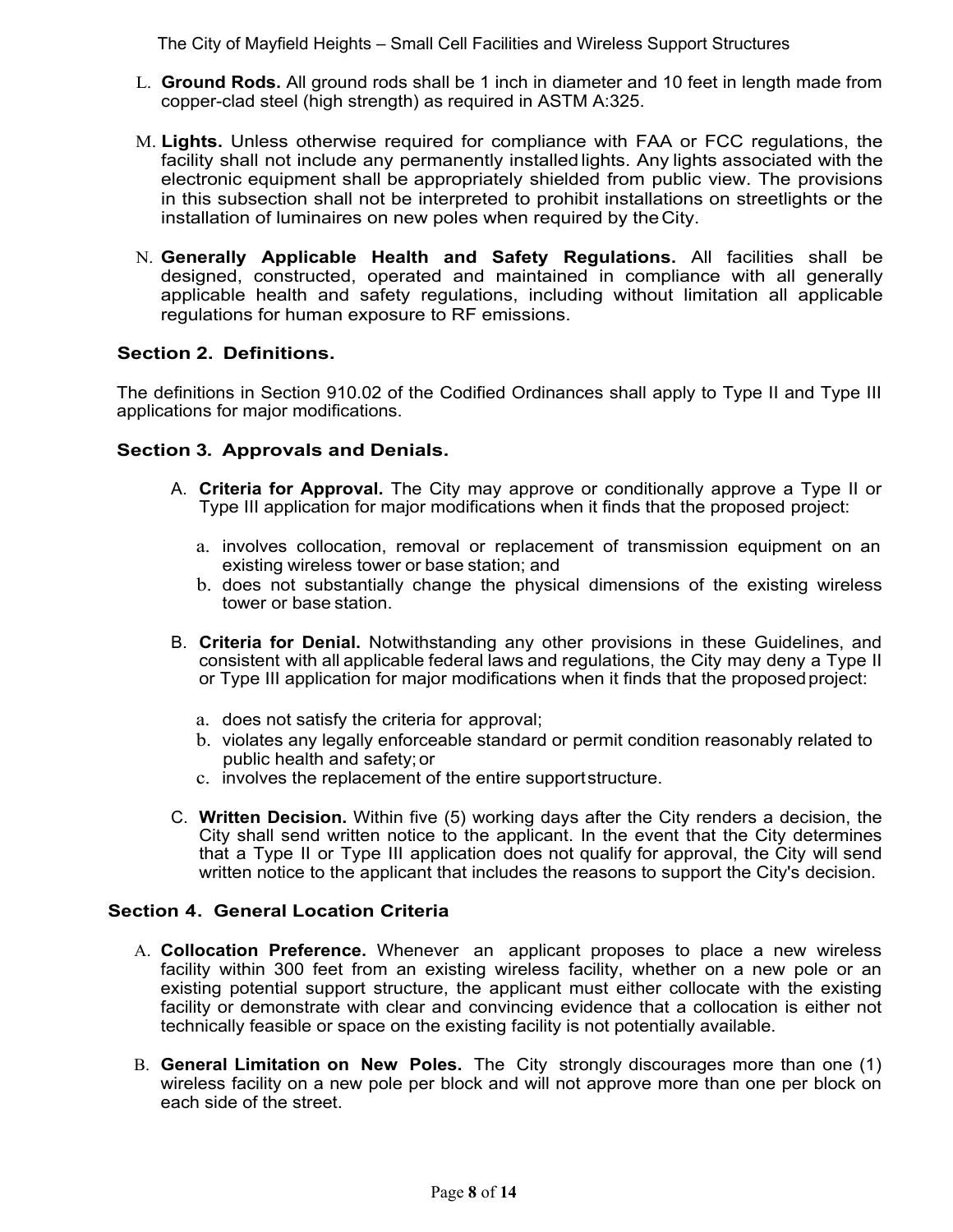- C. **Alignment with Other Poles.** The centerline of any new pole must be aligned with the centerlines of existing poles on the same sidewalk segment (typically two feet from the back of the curb). After the City approves a proposed new pole location, but before the permittee commences construction, the permittee must verify the correct pole alignment in the field.
- D. **Setbacks for Visibility and Access.** Any new pole and/or equipment and other improvements associated with a new pole or an existing pole must be set back from intersections, alleyways and driveways and placed in locations where it will not obstruct motorists' sightlines or pedestrian access. In general, the City will presume that no obstruction will occur when a new pole and/or equipment is set back at least (i) 50 feet from any intersection; (ii) six (6) feet from any driveway cut or alleyway entrance or exit; and (iii) six (6) feet from any permanent object or existing lawfully-permitted encroachment in the public right-of-way, including without limitation bicycle racks, traffic signs and signals, street trees, open tree wells, benches or other street furniture, streetlights, door swings, gate swings or sidewalk cafe enclosures. The City may, in its discretion, require an additional setback for a specific pole when it determines that the presumptively acceptable setback would nevertheless obstruct motorists' sightlines or pedestrian access.
- E. **Obstructions.** Any new pole and/or equipment and other improvements associated with a new pole or an existing pole must not obstruct any: (i) worker access to any above-ground or underground infrastructure for traffic control, streetlight or public transportation, including without limitation any curb control sign, parking meter, vehicular traffic sign or signal, pedestrian traffic sign or signal, barricade reflectors; (ii) access to any public transportation vehicles, shelters, street furniture or other improvements at any public transportation stop (including, without limitation, bus stops, streetcar stops, and bike share stations); (iii) worker access to above-ground or underground infrastructure owned or operated by any public or private utility agency; (iv) fire hydrant access; (v) access to any doors, gates, sidewalk doors, passage doors, stoops or other ingress and egress points to any building appurtenant to the right-ofway; or (vi) access to any fire escape.
- F. **Historic or Architecturally Significant Structures.** Any new pole and/or equipment and other improvements associated with a new pole or an existing pole may not be placed directly in front of any historic or architecturally significant structures in prominent or highly visible locations.

### **Section 5. New Poles and Replacement Poles**

- A. **General Restrictions on New Wood Poles.** In all locations, the City reserves the right to require a metal pole rather than a wood pole based on the as-built and/or natural environmental character of the proposed site location.
- B. **Overall Height.** Any pole greater than 36 feet above ground level shall be subject to standard review and approval by the City. The City shall consider other poles in the vicinity, the building environment, the neighborhood character, the overall site appearance and the purposes expressed in these Design Guidelines. The zoning district height limit shall not be determinative.
- C. **Pole Diameter.** Any wood pole with a diameter greater than 12 to 14

inches or any tapered metal pole with a diameter at base greater than 10 to 12 inches shall be subject to standard review and approval by the City. The City shall consider other poles in the vicinity, the building environment, the neighborhood character, the overall site appearance and the purposes expressed in these Design Guidelines.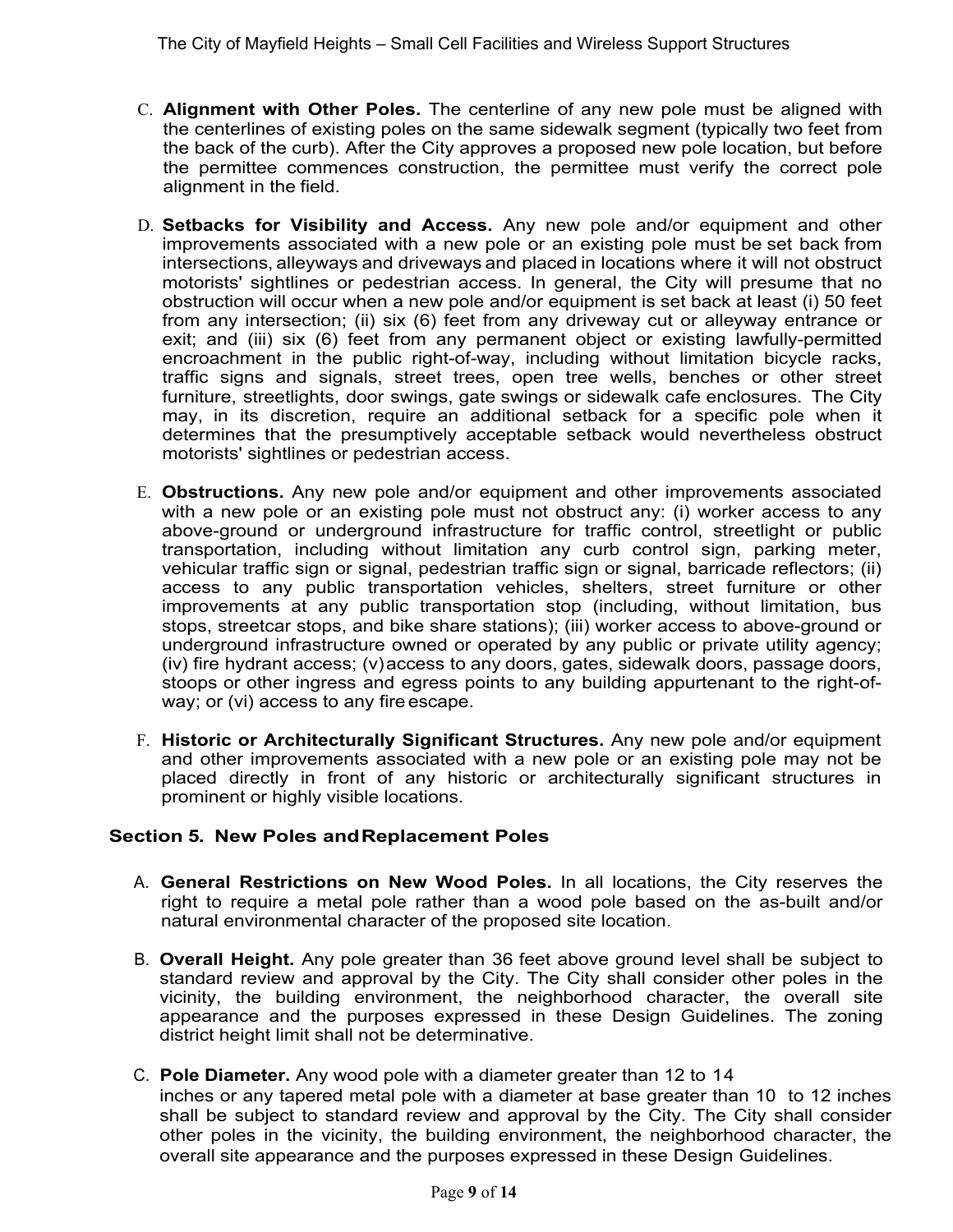- D. **Wood Pole Footings and Foundations.** All new wood poles must be direct buried to a depth determined, stamped, sealed and signed by a professional engineer licensed and registered by the State of Ohio, and subject to the City's review and approval.
- E. **Tapered Metal Pole Footings and Foundations.** All new tapered metal poles must be supported with a reinforced concrete pier designed, stamped, sealed and signed by a professional engineer licensed and registered by the State of Ohio, and subject to the City's review and approval. Footings and anchor bolts must be constructed from steel (high strength) per ATSM A36, threaded (J-type / L-type), hot-dip galvanized per ODOT CMS Item No. 711.02 and in a length and diameter determined, stamped, sealed and signed by a professional engineer licensed and registered by the State of Ohio, and subject to the City's review and approval. All anchor bolts must be concealed from public view with an appropriate pole boot or cover subject to the City's prior approval.
- F. **Tapered Metal Pole Material.** All tapered metal poles must be constructed from hotdip galvanized steel or other corrosion-resistant material approved by the City and finished in accordance with these Design Guidelines to avoid rust stains on adjacent sidewalks, buildings or other improvements.
- G. **Metal Pole Finish.** Metal poles must be painted black (Federal Color No. 27038). The applicant may select a paint or powder coat system in compliance with ATSM standards.
- H. **Lighting; Banners.** The City may require the applicant to install functional streetlights and/or banners when technically feasible and the City determines that such additions will enhance the overall appearance and usefulness of the proposed facility.

### **Section 6. Installations on Existing Poles and Other Potential Support Structures**

- A. **General.** The City encourages applicants to consider existing poles and other potential support structures prior to any new pole to reduce congestion in the Public Way. The City will consider all generally applicable design, construction and location standards when reviewing applications for new facilities installed on existing poles or other potential support structures in the Public.
- B. **Privately-Owned Structures.** For a privately-owned structure in the Public Way onto which an applicant proposes to attach a wireless communications facility, if the owner of the structure has standards more restrictive than those contained in these Design Guidelines, the more restrictive standards shall control. If any portion of a privatelyowned structure is on private property, the applicant must first obtain all applicable zoning and building permits prior to submittal of an application to the City.
- C. **City-Owned Structures.** The City, in its proprietary capacity, retains sole and absolute discretion over whether and on what terms it may allow small cell facilities and wireless support structures on its poles and other facilities in the public right-of-way notwithstanding conflicting design provisions set forth in these Guidelines. Applicants may not submit any applications in connection with City-owned poles or other facilities without a valid and fully executed agreement to use the specific pole or other facility. The City shall not authorize any attachments to City-owned infrastructure that negatively impacts the structural integrity of the support structure.
	- a. **Independent Power Source.** A Wireless Communications Facility on a City-owned Potential Support Structure may not use the same power source that provides power for the original purpose of the Potential Support Structure.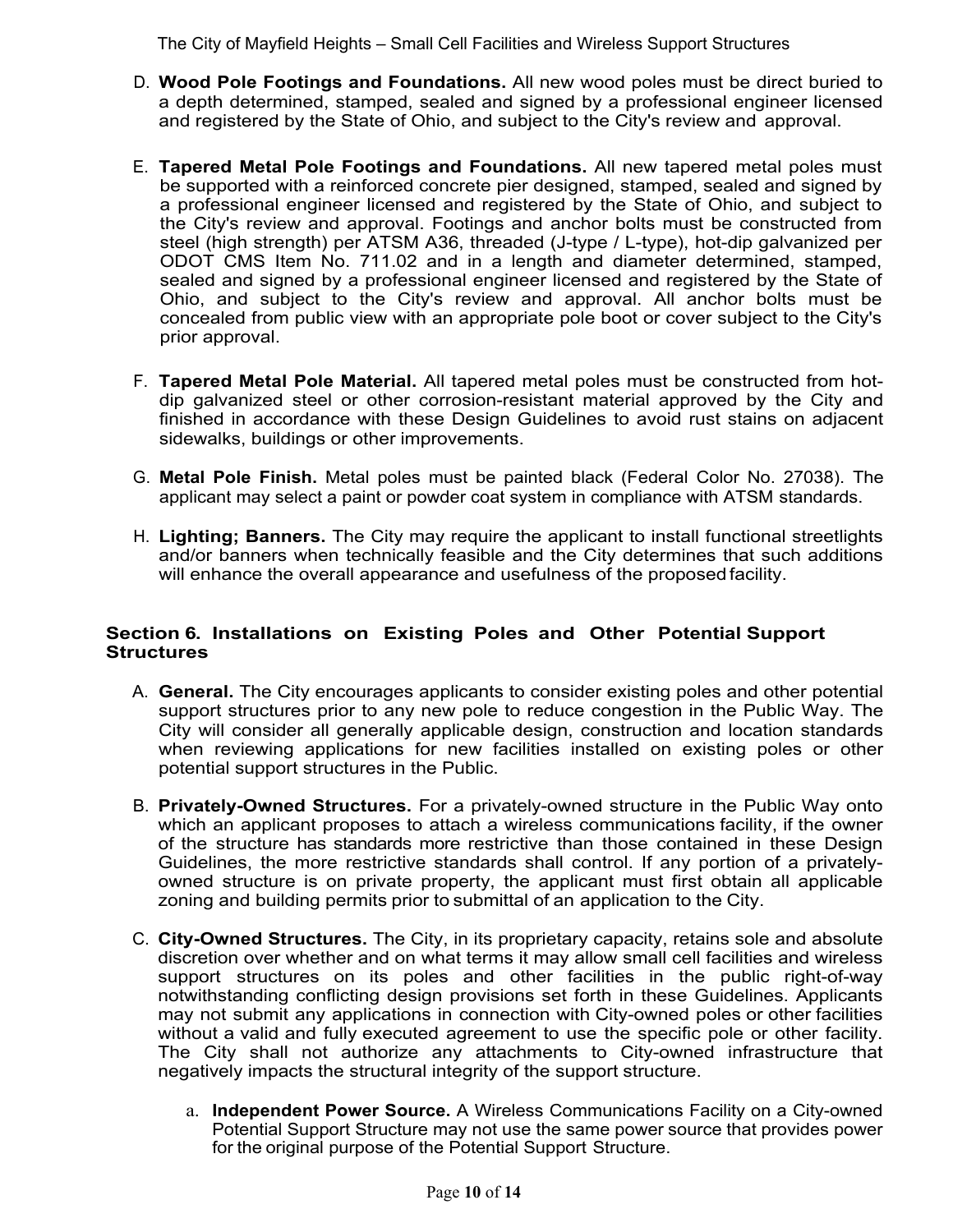b. **City-Owned Traffic Control Signal Poles.** The City prohibits small cell facilities and wireless support structures (and all other non-traffic control facilities) on Cityowned traffic control signal poles.

### **Section 7. Additional Design and Construction Standards for Major Modifications**

In addition to all applicable General Design and Construction Standards, the City requires all major modifications to eligible facilities (Type II application) to comply with the following requirements:

- A. **Coordination with Original Facility Design.** The applicant must design the proposed installation in a manner that mimics the design and any concealment elements of the existing facility. To the extent feasible, new facilities should utilize capacity in existing equipment cages or cabinets and existing conduits or risers. The City may, in its discretion, authorize the applicant to replace an existing equipment enclosure with a larger one when the City determines that a larger enclosure is more visually appropriate than a second enclosure on the same support structure.
- B. **Antennas.** Any additional antenna(s) installed to the support structure must be sidemounted and parallel to the roadway. The City prohibits side-mounted antennas that overhang the roadway, but may permit side-mounted antennas that overhang the sidewalk provided that the antenna complies with all applicable setbacks requirements in these Guidelines and the CMC.
- C. **Structural Integrity.** Any additional equipment must not negatively impact the structural integrity of the support structure and must comply with all applicable local, state and federal codes and regulations.

#### **Section 8. Standard Configuration Facilities**

- A. **Definition.** The City defines a "standard configuration facility" as a pole-mounted wireless communication facility less than or equal to 36 feet above ground level in overall height, with pole-mounted or underground equipment and compliant with all applicable general design standards and all the general location standards. Proposed facilities with ground-mounted equipment shall not be eligible for review as a standard configuration facility.
- B. **Applicable Standard of Review.** To encourage standard configuration facilities in appropriate locations, the City generally applies minor review. Applications for standard configuration facilities may require standard review in certain locations where, for example, historic resources or the City's investment in the Public Way necessitates a closer examination or a design more tailored to the specific location and context.
- C. **Standard Configuration Facilities on Existing Poles.** In accordance with the City's general preference for small cell facilities and wireless support structures on existing potential support structures, a proposed standard configuration facility on an existing pole will be eligible for minor review provided that the proposed facility on the existing pole does not exceed 36 feet above ground level and the finished project complies with all applicable design, construction and location standards.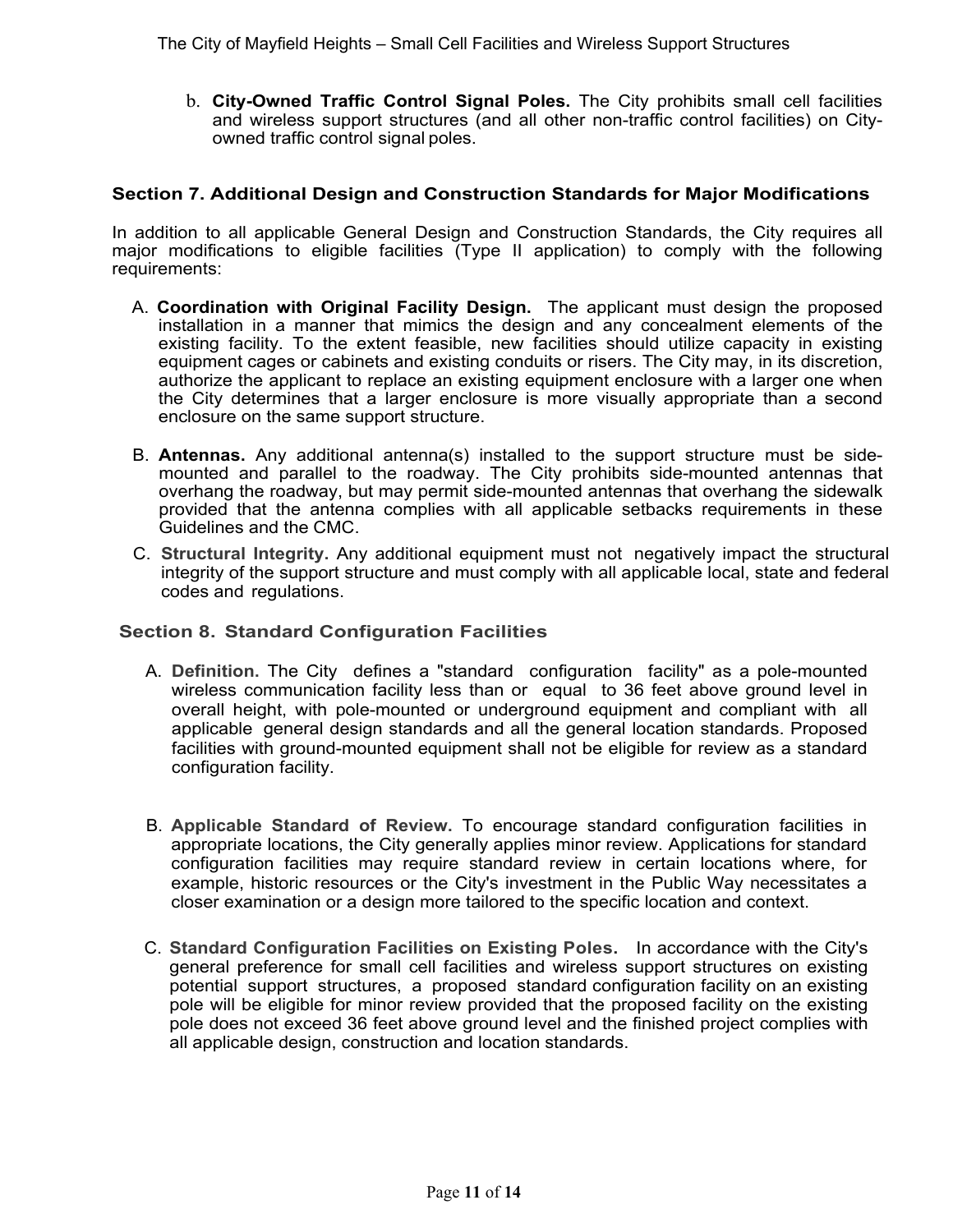#### **Part VI Approvals and Denials**

#### **Section 1. Required Findings for Approvals.**

- A. **Standard Review.** The City may approve or conditionally approve an application subject to standard review only when it finds that:
	- a. the proposed wireless facility, its support structure, equipment and all associated improvements have been designed and sited in a manner that is sympathetic to the particular architectural character of the buildings and compatible with the streetscape in the vicinity of the proposed project site;
	- b. design elements of the proposed wireless facility, its support structure, equipment and all associated improvements have been sensitively selected to reflect the detailing and materials associated with the buildings and streetscape in the vicinity of the proposed project site;
	- c. the proposed wireless facility, its support structure, equipment and all associated improvements have been designed and sited in a manner that does not adversely impact right-of-way circulation, accessibility, or obstruct existing or planned-future uses of the right-of-way; and
	- d. the proposed wireless facility complies with all applicable design, construction and location provisions in these Design Guidelines.
- B. **Minor Review.** The City may approve or conditionally approve an application for a standard configuration facility subject to minor review only when it finds the following:
	- a. the proposed project complies with all applicable design and construction standards for a standard configuration facility;
	- b. the proposed project complies with all applicable location standards; and
	- c. the project is proposed in a location identified appropriate for minor review.

#### **Section 2. Minor Technical Exceptions.**

- A. **Purpose.** The City recognizes that in some circumstances strict compliance with these Design Guidelines may result in undesirable aesthetic outcomes, and that minor deviations should be granted when the need for such deviation arises from circumstances outside the applicant's control. For example, if an applicant proposes to construct a standard configuration facility in an office district, but requires a pole with a slightly wider base due to poor foundation conditions, the City would consider granting a technical exception rather than subjecting an otherwise preferred design to a standard review. In contrast, if an applicant proposed a 50-foot tall standard configuration facility in an office district because it desired additional service area, the City would apply standard review because the need for additional height arises from the applicant's preferences.
- B. **Required Findings.** The City may, in its sole discretion, grant a minor technical exception from strict compliance with the design and location guidelines when the City finds that:
	- a. the applicant has requested an exception in writing;
	- b. the proposed facility would normally qualify for minor review but for the need for a minor technical exception;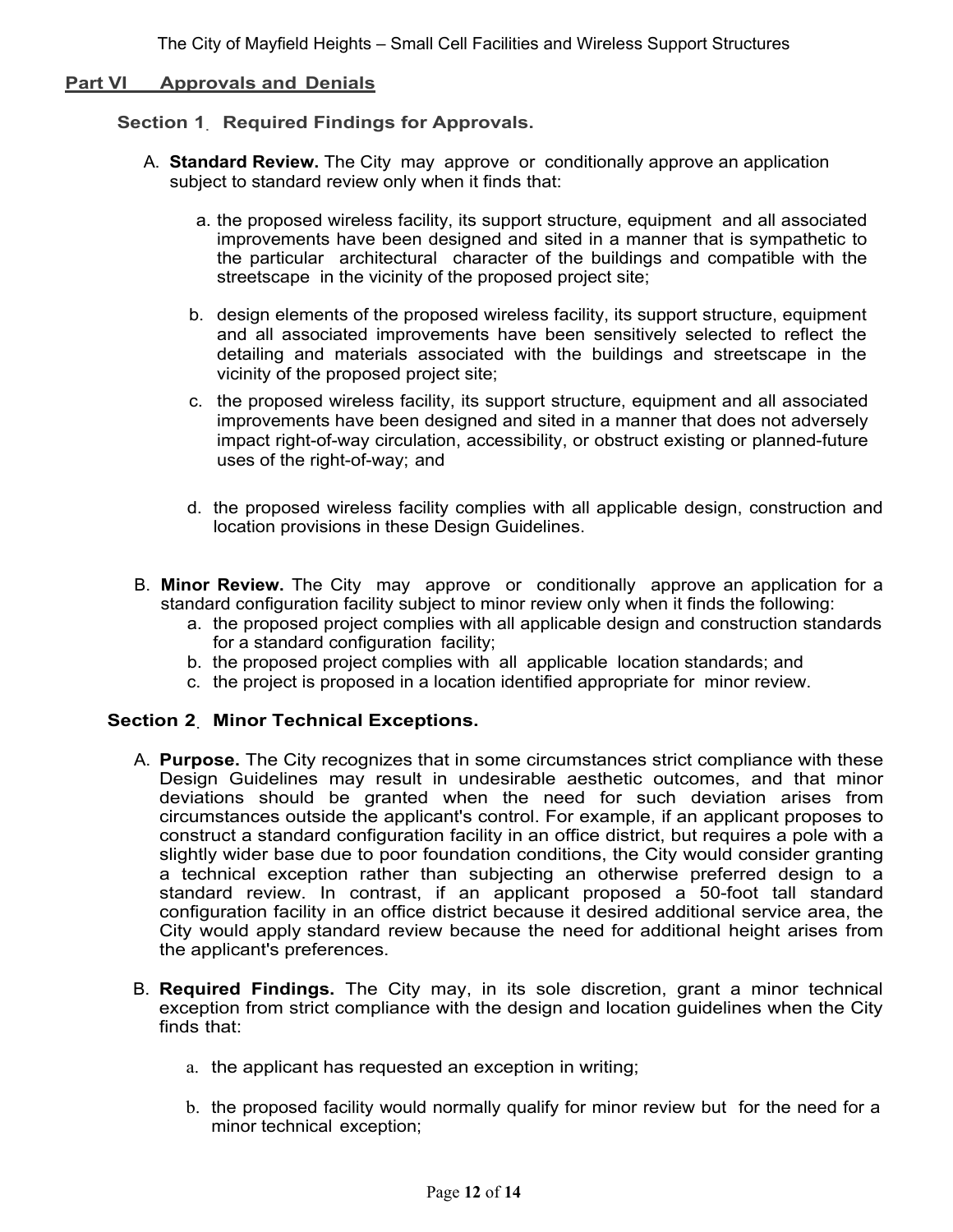- c. the need for the exception arises from an external factor outside the applicant's control that impact public health, safety or welfare, including without limitation soil compaction, existing congestion or clutter within the right-of-way or other location-specific phenomenon;
- d. the proposed deviation from the applicable requirement is less than 10% larger than the generally applicable standard; and
- e. the granting of a minor technical exception would not create any obvious hazard or unreasonable obstruction in the public right-of- way.

# **Section 3. Written Decision.**

Within five (5) working days after the City renders a decision, the City shall send written notice to the applicant. Any denial shall include the reasons for the denial, and information about how and when to file an appeal.

### **Part VII Indemnification; Penalties; Equitable Remedies**

- A. Any operator who owns or operates small cell facilities or wireless support structures in the public way shall indemnify, protect, defend, and hold the City and its elected officials, officers, employees, agents and volunteers harmless against any and all claims, lawsuits, judgments, costs, liens, losses, expenses, fees to include reasonable attorney fees and costs of defense, proceedings, actions, demands, causes of action, liability and suits of any kind and nature, including personal or bodily injury or death, property damage or other harm for which recovery of damages is sought, to the extent that it is caused by the negligence of the operator who owns or operates small cell facilities and wireless service in the public way, any agent, officer, director, representative, employee, affiliate, or subcontractor of the operator, or their respective officers, agents, employees, directors, or representatives while installing, repairing, or maintaining facilities in a public way.
- B. Any person who shall erect, construct, reconstruct, alter, repair, convert, attach, or maintain any small cell facility or wireless support structure in violation of any of the terms of Chapter 4939 of the Ohio Revised Code, Chapter 910 of the Codified Ordinances of the City or these Design Guidelines, or who, being the owner or agent of the owner of any lot, tract, or parcel of land, shall suffer or permit another to erect, construct, reconstruct, alter, repair, convert, attach, or maintain any such facility, shall be deemed to have violated the provisions hereof and commits a third degree misdemeanor each day during the period such violation continues.
- C. If any small cell facility or wireless support structure is erected, constructed, reconstructed, altered, repaired, converted, attached, or maintained in violation of Chapter 4939 of the Ohio Revised Code, Chapter 910 of the Codified Ordinances of the City or these Design Guidelines, or of any regulations made pursuant hereto, the proper officer of the City, in addition to other remedies, may institute in the name of the City any appropriate action or proceeding, whether by legal process or otherwise, to prevent such unlawful erection, construction, reconstruction, alteration, repair, conversion, maintenance, attachment, or use, to restrain, correct, or abate such violation, to prevent the use of such facility, and/or to prevent any illegal act, conduct business, or use in or about such facility.
- D. The Service Department is authorized to make requests and to issue orders regarding small cell facilities in the public way for the purpose of public safety and compliance with Chapter 4939 of the Ohio Revised Code, Chapter 910 of the Codified Ordinances of the City or these Design Guidelines. The Service Department and/or Building Department are also authorized to conduct visual and external inspections of small cell facilities and